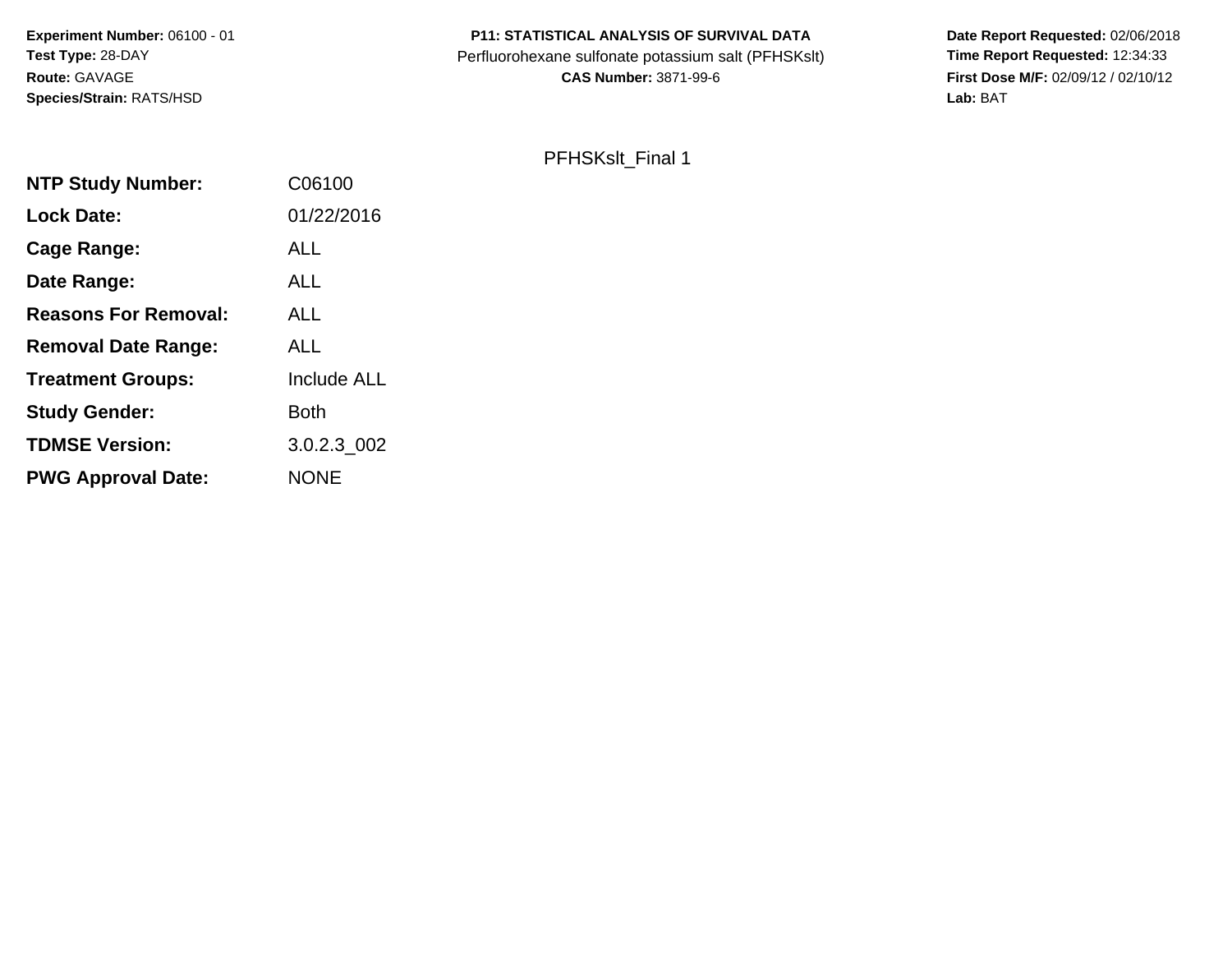**Date Report Requested:** 02/06/2018 **First Dose M/F:** 02/09/12 / 02/10/12<br>Lab: BAT **Lab:** BAT

## **MALE RATS**

FIRST TERMINAL SACRIFICE AT **29** DAYS

INDIVIDUAL SURVIVAL TIMES (DAYS)

| $DOSE = 0mg/kg/d$ M                                                                    |                     |                   |                    |
|----------------------------------------------------------------------------------------|---------------------|-------------------|--------------------|
| <b>TOTAL 10</b>                                                                        | UNCENSORED DEATHS 0 | CENSORED DEATHS 0 | <b>TERMINAL 10</b> |
| UNCENSORED DEATH DAYS<br>None<br><b>CENSORED DEATH DAYS</b><br>None                    |                     |                   |                    |
| $DOSE = .625mg/kg/d M$                                                                 |                     |                   |                    |
| <b>TOTAL 10</b>                                                                        | UNCENSORED DEATHS 0 | CENSORED DEATHS 0 | <b>TERMINAL 10</b> |
| UNCENSORED DEATH DAYS<br>None<br><b>CENSORED DEATH DAYS</b><br>None                    |                     |                   |                    |
| $DOSE = 1.25mg/kg/d M$                                                                 |                     |                   |                    |
| <b>TOTAL 10</b>                                                                        | UNCENSORED DEATHS 0 | CENSORED DEATHS 0 | <b>TERMINAL 10</b> |
| UNCENSORED DEATH DAYS<br>None<br><b>CENSORED DEATH DAYS</b><br>None                    |                     |                   |                    |
| $DOSE = 2.5mg/kg/d M$                                                                  |                     |                   |                    |
| <b>TOTAL 10</b><br>UNCENSORED DEATH DAYS<br>None<br><b>CENSORED DEATH DAYS</b><br>None | UNCENSORED DEATHS 0 | CENSORED DEATHS 0 | <b>TERMINAL 10</b> |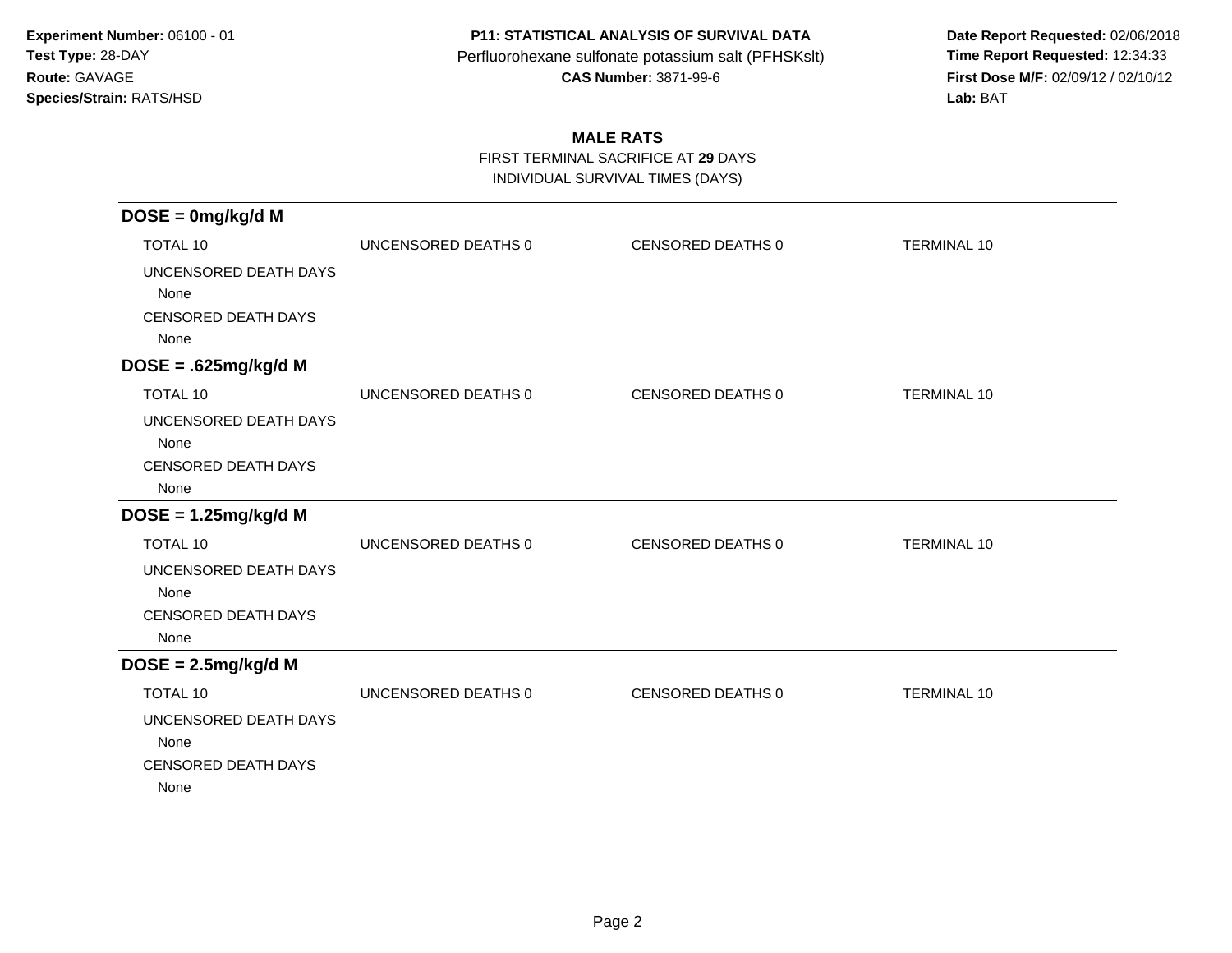**Date Report Requested:** 02/06/2018 **First Dose M/F:** 02/09/12 / 02/10/12<br>Lab: BAT **Lab:** BAT

## **MALE RATS**

 FIRST TERMINAL SACRIFICE AT **29** DAYSINDIVIDUAL SURVIVAL TIMES (DAYS)

| $DOSE = 5mg/kg/d M$                                         |                     |                   |                    |
|-------------------------------------------------------------|---------------------|-------------------|--------------------|
| TOTAL 10                                                    | UNCENSORED DEATHS 0 | CENSORED DEATHS 0 | <b>TERMINAL 10</b> |
| UNCENSORED DEATH DAYS<br>None                               |                     |                   |                    |
| <b>CENSORED DEATH DAYS</b>                                  |                     |                   |                    |
| None                                                        |                     |                   |                    |
| $DOSE = 10mg/kg/d M$                                        |                     |                   |                    |
| TOTAL 10                                                    | UNCENSORED DEATHS 0 | CENSORED DEATHS 0 | <b>TERMINAL 10</b> |
| UNCENSORED DEATH DAYS<br>None<br><b>CENSORED DEATH DAYS</b> |                     |                   |                    |
| None                                                        |                     |                   |                    |
|                                                             |                     |                   |                    |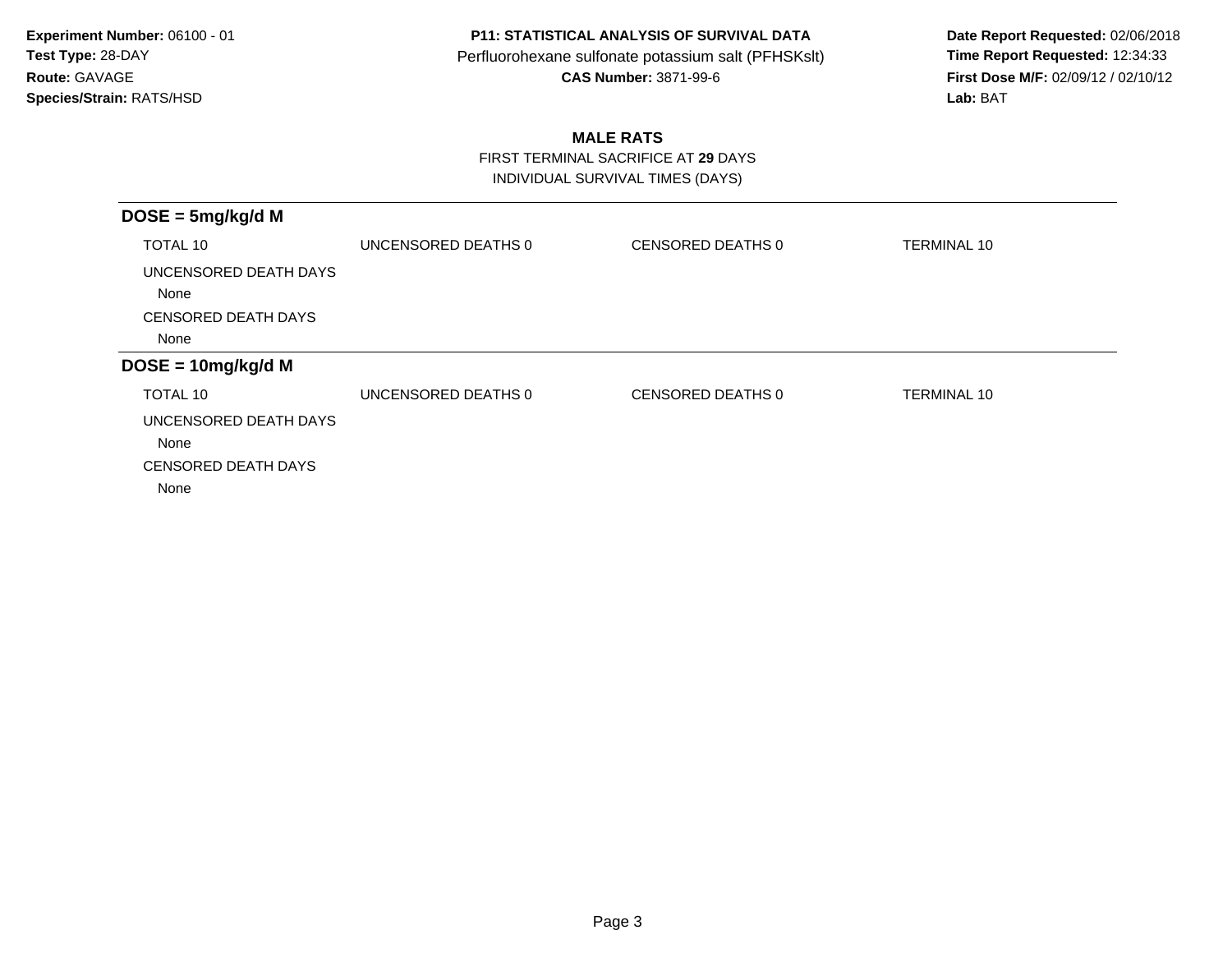**P11: STATISTICAL ANALYSIS OF SURVIVAL DATA**

Perfluorohexane sulfonate potassium salt (PFHSKslt)<br>**CAS Number:** 3871-99-6

 **Date Report Requested:** 02/06/2018 **First Dose M/F:** 02/09/12 / 02/10/12<br>**Lab:** BAT **Lab:** BAT

#### **MALE RATS**

FIRST TERMINAL SACRIFICE AT **29** DAYS

|                  | <b>KAPLAN-MEIER SURVIVAL PROBABILITY ESTIMATES (%)</b> |       |       |       |       |       |       |       |       |       |
|------------------|--------------------------------------------------------|-------|-------|-------|-------|-------|-------|-------|-------|-------|
| <b>DOSE</b>      | TIME (DAYS)                                            |       |       |       |       |       |       |       |       |       |
|                  | 3                                                      | 6     | 9     | 12    | 15    | 18    | 21    | 24    | 27    | 29(A) |
| 0mg/kg/d M       | 100.0                                                  | 100.0 | 100.0 | 100.0 | 100.0 | 100.0 | 100.0 | 100.0 | 100.0 | 100.0 |
| .625mg/kg/d M    | 100.0                                                  | 100.0 | 100.0 | 100.0 | 100.0 | 100.0 | 100.0 | 100.0 | 100.0 | 100.0 |
| 1.25 $mg/kg/d$ M | 100.0                                                  | 100.0 | 100.0 | 100.0 | 100.0 | 100.0 | 100.0 | 100.0 | 100.0 | 100.0 |
| 2.5mg/kg/d M     | 100.0                                                  | 100.0 | 100.0 | 100.0 | 100.0 | 100.0 | 100.0 | 100.0 | 100.0 | 100.0 |
| 5mg/kg/d M       | 100.0                                                  | 100.0 | 100.0 | 100.0 | 100.0 | 100.0 | 100.0 | 100.0 | 100.0 | 100.0 |
| 10mg/kg/d M      | 100.0                                                  | 100.0 | 100.0 | 100.0 | 100.0 | 100.0 | 100.0 | 100.0 | 100.0 | 100.0 |

<sup>(</sup>A) FIRST TERMINAL SACRIFICE<br>(B) THE FIRST ENTRY IS THE TREND TEST (TARONE, 1975) RESULT. SUBSEQUENT ENTRIES ARE THE RESULTS OF PAIRWISE TESTS (COX, 1972). NEGATIVE TRENDS ARE INDICATED BY "N".<br>(C) MEAN OF ALL UNCENSORED D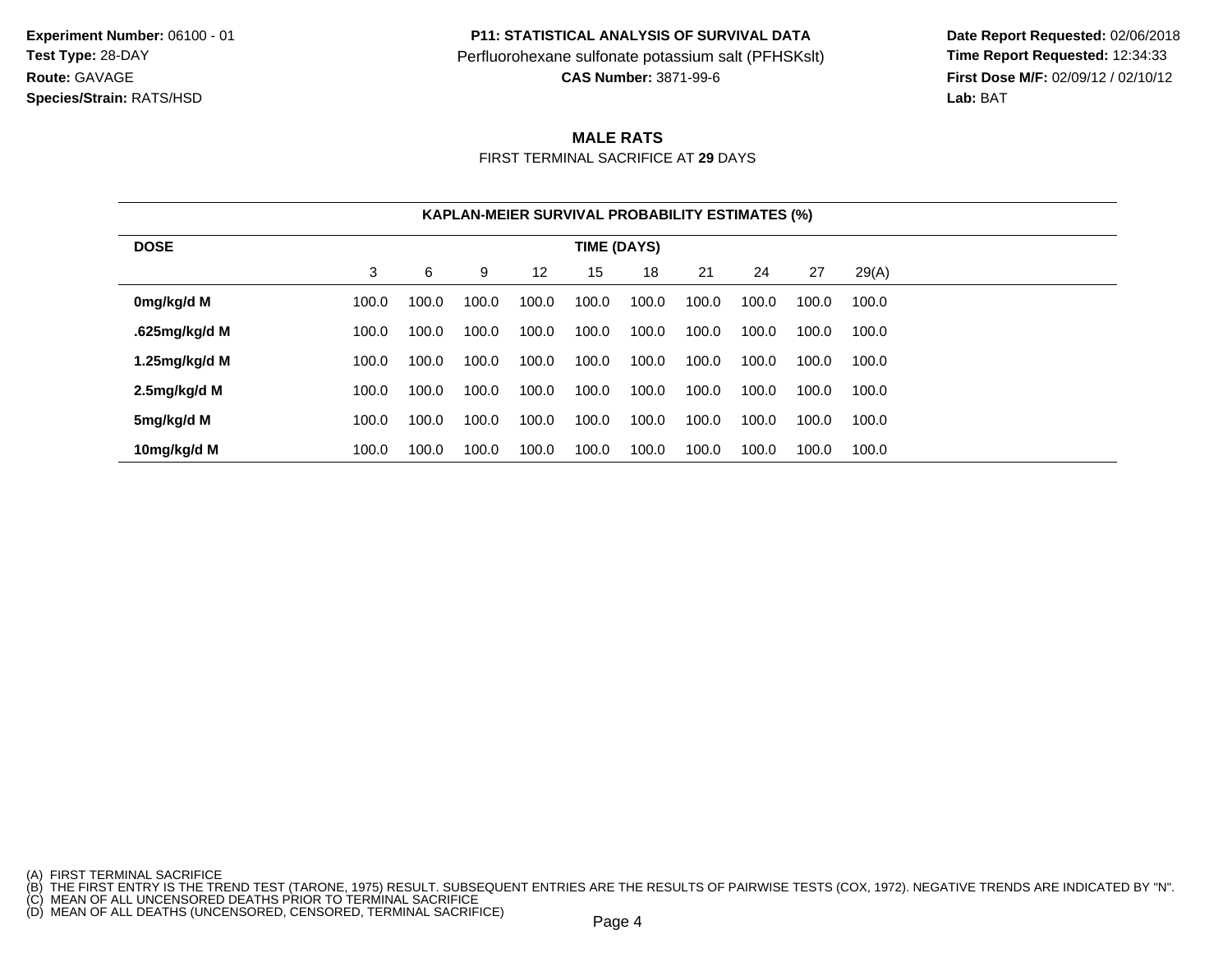**Date Report Requested:** 02/06/2018 **First Dose M/F:** 02/09/12 / 02/10/12 Lab: BAT **Lab:** BAT

#### **MALE RATS**

FIRST TERMINAL SACRIFICE AT **29** DAYS

#### **SURVIVAL SUMMARY STATISTICS**

| <b>DOSE</b>                                                         | 0mg/kg/d M    | .625mg/kg/d M | 1.25mg/kg/d M | 2.5mg/kg/d M  |
|---------------------------------------------------------------------|---------------|---------------|---------------|---------------|
| SURVIVAL AT END OF STUDY<br>(KAPLAN-MEIER)                          | 100.0%        | 100.0%        | 100.0%        | 100.0%        |
| <b>SIGNIFICANCE (B)</b><br>(LIFE TABLE)                             | -----         | -----         | -----         | -----         |
| <b>MEAN DAY OF</b><br><b>NATURAL DEATHS (C)</b><br>(STANDARD ERROR) | (.)           | ١.            |               | ι٠,           |
| <b>MEAN LIFE SPAN (D)</b><br>(STANDARD ERROR)                       | 29.0<br>(0.0) | 29.0<br>(0.0) | 29.0<br>(0.0) | 29.0<br>(0.0) |

| <b>DOSE</b>                                                         | 5mg/kg/d M    | 10mg/kg/d M        |
|---------------------------------------------------------------------|---------------|--------------------|
| SURVIVAL AT END OF STUDY<br>(KAPLAN-MEIER)                          | 100.0%        | 100.0%             |
| <b>SIGNIFICANCE (B)</b><br>(LIFE TABLE)                             | $- - - - -$   | $- - - - -$        |
| <b>MEAN DAY OF</b><br><b>NATURAL DEATHS (C)</b><br>(STANDARD ERROR) | (.)           | $\left( . \right)$ |
| <b>MEAN LIFE SPAN (D)</b><br>(STANDARD ERROR)                       | 29.0<br>(0.0) | 29.0<br>(0.0)      |

(A) FIRST TERMINAL SACRIFICE<br>(B) THE FIRST ENTRY IS THE TREND TEST (TARONE, 1975) RESULT. SUBSEQUENT ENTRIES ARE THE RESULTS OF PAIRWISE TESTS (COX, 1972). NEGATIVE TRENDS ARE INDICATED BY "N".<br>(C) MEAN OF ALL UNCENSORED D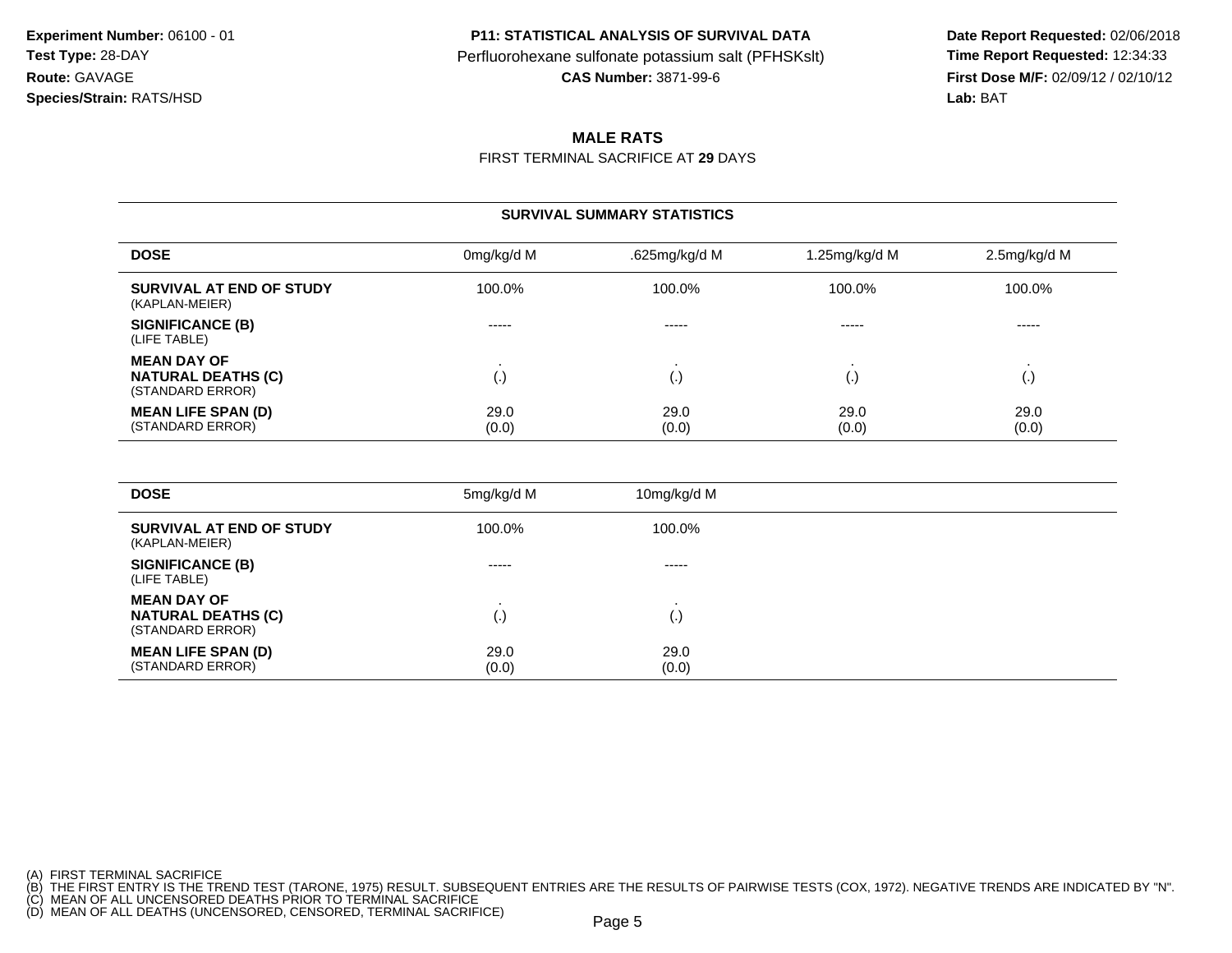**Date Report Requested:** 02/06/2018 **First Dose M/F:** 02/09/12 / 02/10/12<br>Lab: BAT **Lab:** BAT

### **FEMALE RATS**

FIRST TERMINAL SACRIFICE AT **29** DAYS

INDIVIDUAL SURVIVAL TIMES (DAYS)

| $DOSE = 0mg/kg/dF$                 |                     |                   |                    |
|------------------------------------|---------------------|-------------------|--------------------|
| <b>TOTAL 10</b>                    | UNCENSORED DEATHS 0 | CENSORED DEATHS 0 | <b>TERMINAL 10</b> |
| UNCENSORED DEATH DAYS              |                     |                   |                    |
| None                               |                     |                   |                    |
| <b>CENSORED DEATH DAYS</b>         |                     |                   |                    |
| None                               |                     |                   |                    |
| $DOSE = 3.12mg/kg/dF$              |                     |                   |                    |
| <b>TOTAL 10</b>                    | UNCENSORED DEATHS 0 | CENSORED DEATHS 0 | <b>TERMINAL 10</b> |
| UNCENSORED DEATH DAYS              |                     |                   |                    |
| None                               |                     |                   |                    |
| <b>CENSORED DEATH DAYS</b><br>None |                     |                   |                    |
| $DOSE = 6.25mg/kg/dF$              |                     |                   |                    |
| <b>TOTAL 10</b>                    | UNCENSORED DEATHS 0 | CENSORED DEATHS 0 | <b>TERMINAL 10</b> |
| UNCENSORED DEATH DAYS              |                     |                   |                    |
| None                               |                     |                   |                    |
| <b>CENSORED DEATH DAYS</b>         |                     |                   |                    |
| None                               |                     |                   |                    |
| $DOSE = 12.5mg/kg/dF$              |                     |                   |                    |
| <b>TOTAL 10</b>                    | UNCENSORED DEATHS 0 | CENSORED DEATHS 0 | <b>TERMINAL 10</b> |
| UNCENSORED DEATH DAYS              |                     |                   |                    |
| None                               |                     |                   |                    |
| <b>CENSORED DEATH DAYS</b><br>None |                     |                   |                    |
|                                    |                     |                   |                    |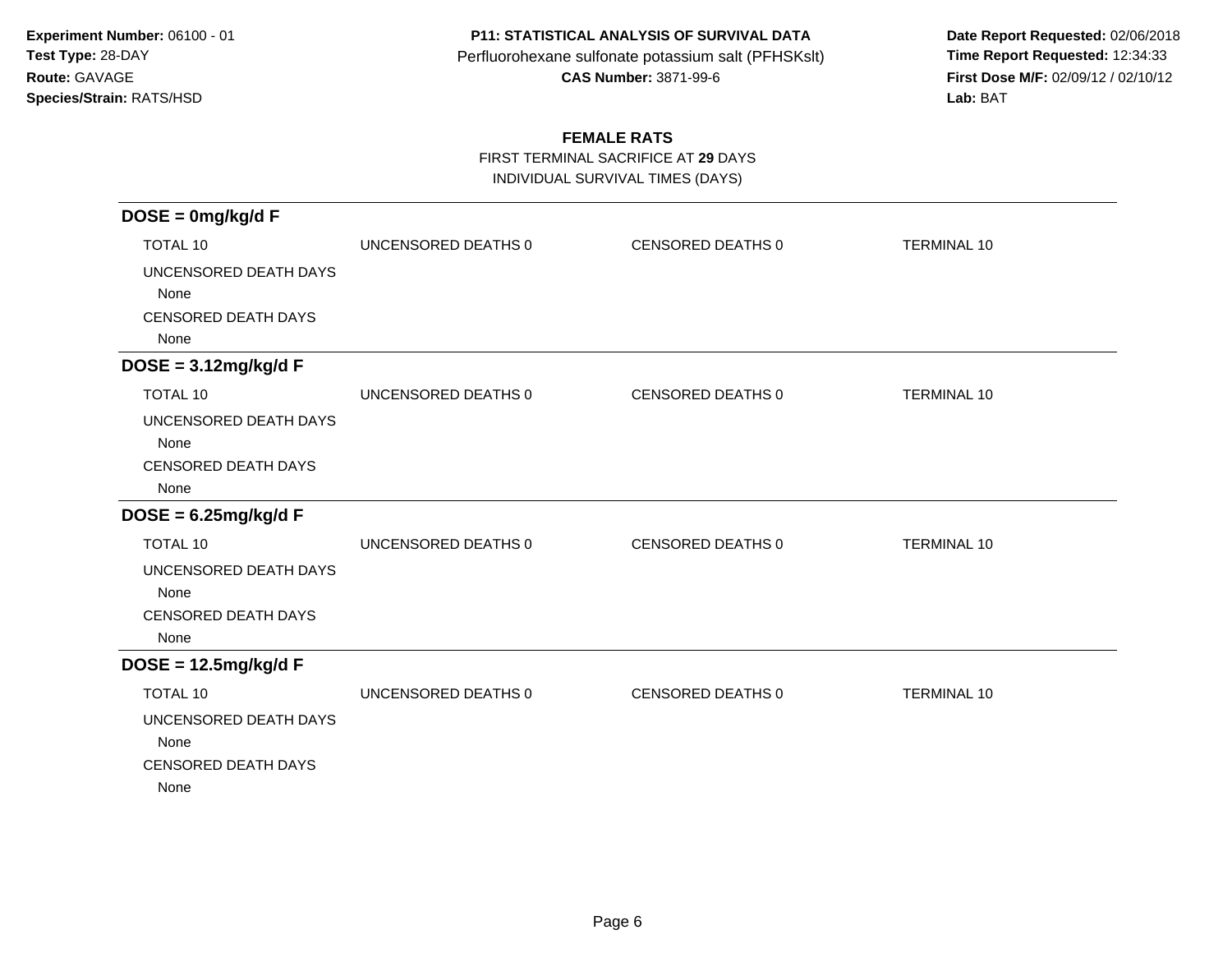**Date Report Requested:** 02/06/2018 **First Dose M/F:** 02/09/12 / 02/10/12<br>Lab: BAT **Lab:** BAT

### **FEMALE RATS**

 FIRST TERMINAL SACRIFICE AT **29** DAYSINDIVIDUAL SURVIVAL TIMES (DAYS)

| UNCENSORED DEATHS 0 | CENSORED DEATHS 0 | <b>TERMINAL 10</b> |
|---------------------|-------------------|--------------------|
|                     |                   |                    |
|                     |                   |                    |
|                     |                   |                    |
| UNCENSORED DEATHS 0 | CENSORED DEATHS 0 | TERMINAL 10        |
|                     |                   |                    |
|                     |                   |                    |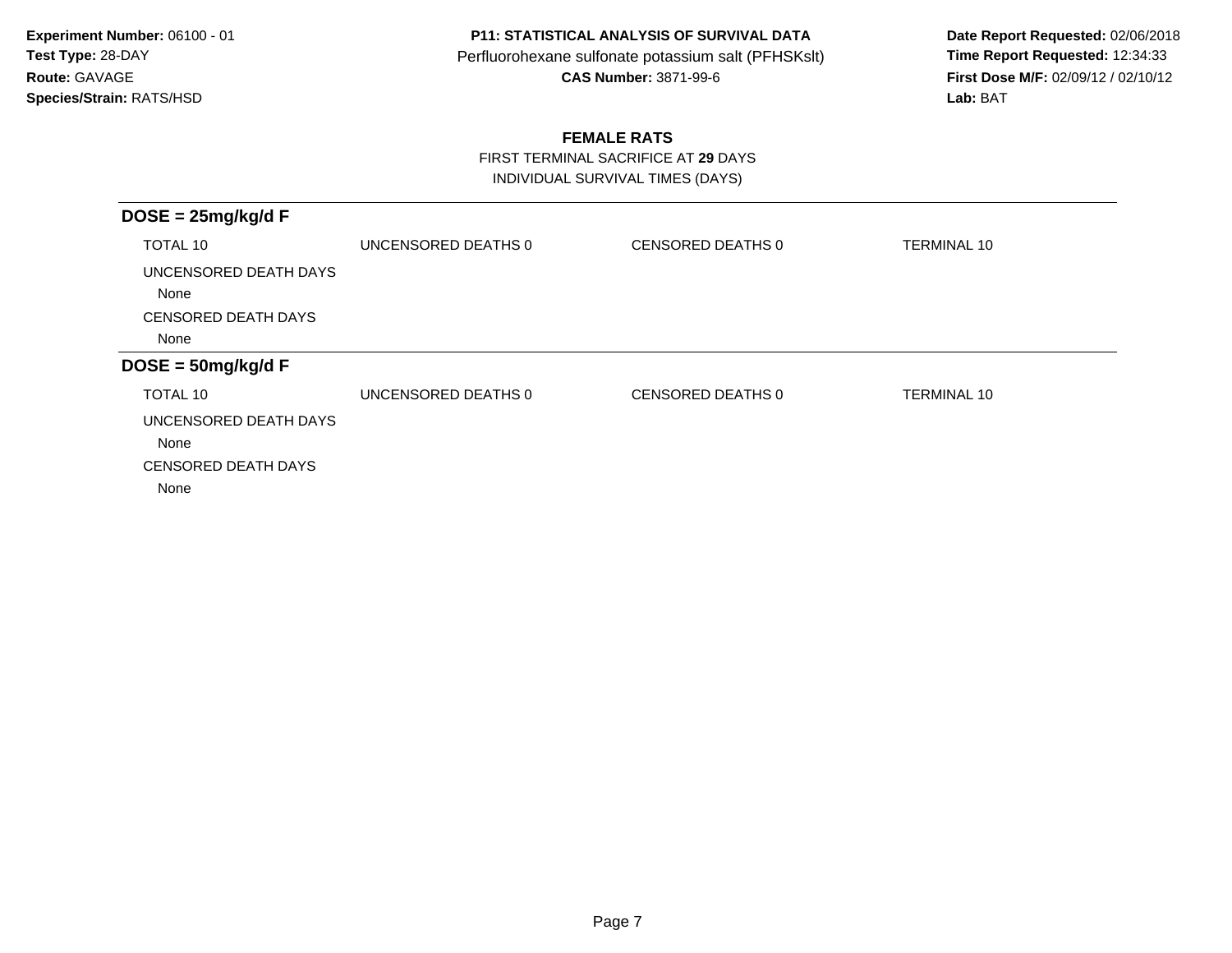**P11: STATISTICAL ANALYSIS OF SURVIVAL DATA**

Perfluorohexane sulfonate potassium salt (PFHSKslt)<br>**CAS Number:** 3871-99-6

 **Date Report Requested:** 02/06/2018 **First Dose M/F:** 02/09/12 / 02/10/12 Lab: BAT **Lab:** BAT

#### **FEMALE RATS**

FIRST TERMINAL SACRIFICE AT **29** DAYS

|                  | <b>KAPLAN-MEIER SURVIVAL PROBABILITY ESTIMATES (%)</b> |       |       |       |       |       |       |       |       |       |
|------------------|--------------------------------------------------------|-------|-------|-------|-------|-------|-------|-------|-------|-------|
| <b>DOSE</b>      | TIME (DAYS)                                            |       |       |       |       |       |       |       |       |       |
|                  | 3                                                      | 6     | 9     | 12    | 15    | 18    | 21    | 24    | 27    | 29(A) |
| 0mg/kg/d F       | 100.0                                                  | 100.0 | 100.0 | 100.0 | 100.0 | 100.0 | 100.0 | 100.0 | 100.0 | 100.0 |
| 3.12mg/kg/d F    | 100.0                                                  | 100.0 | 100.0 | 100.0 | 100.0 | 100.0 | 100.0 | 100.0 | 100.0 | 100.0 |
| $6.25$ mg/kg/d F | 100.0                                                  | 100.0 | 100.0 | 100.0 | 100.0 | 100.0 | 100.0 | 100.0 | 100.0 | 100.0 |
| 12.5mg/kg/d F    | 100.0                                                  | 100.0 | 100.0 | 100.0 | 100.0 | 100.0 | 100.0 | 100.0 | 100.0 | 100.0 |
| 25mg/kg/d F      | 100.0                                                  | 100.0 | 100.0 | 100.0 | 100.0 | 100.0 | 100.0 | 100.0 | 100.0 | 100.0 |
| 50mg/kg/d F      | 100.0                                                  | 100.0 | 100.0 | 100.0 | 100.0 | 100.0 | 100.0 | 100.0 | 100.0 | 100.0 |

<sup>(</sup>A) FIRST TERMINAL SACRIFICE<br>(B) THE FIRST ENTRY IS THE TREND TEST (TARONE, 1975) RESULT. SUBSEQUENT ENTRIES ARE THE RESULTS OF PAIRWISE TESTS (COX, 1972). NEGATIVE TRENDS ARE INDICATED BY "N".<br>(C) MEAN OF ALL UNCENSORED D